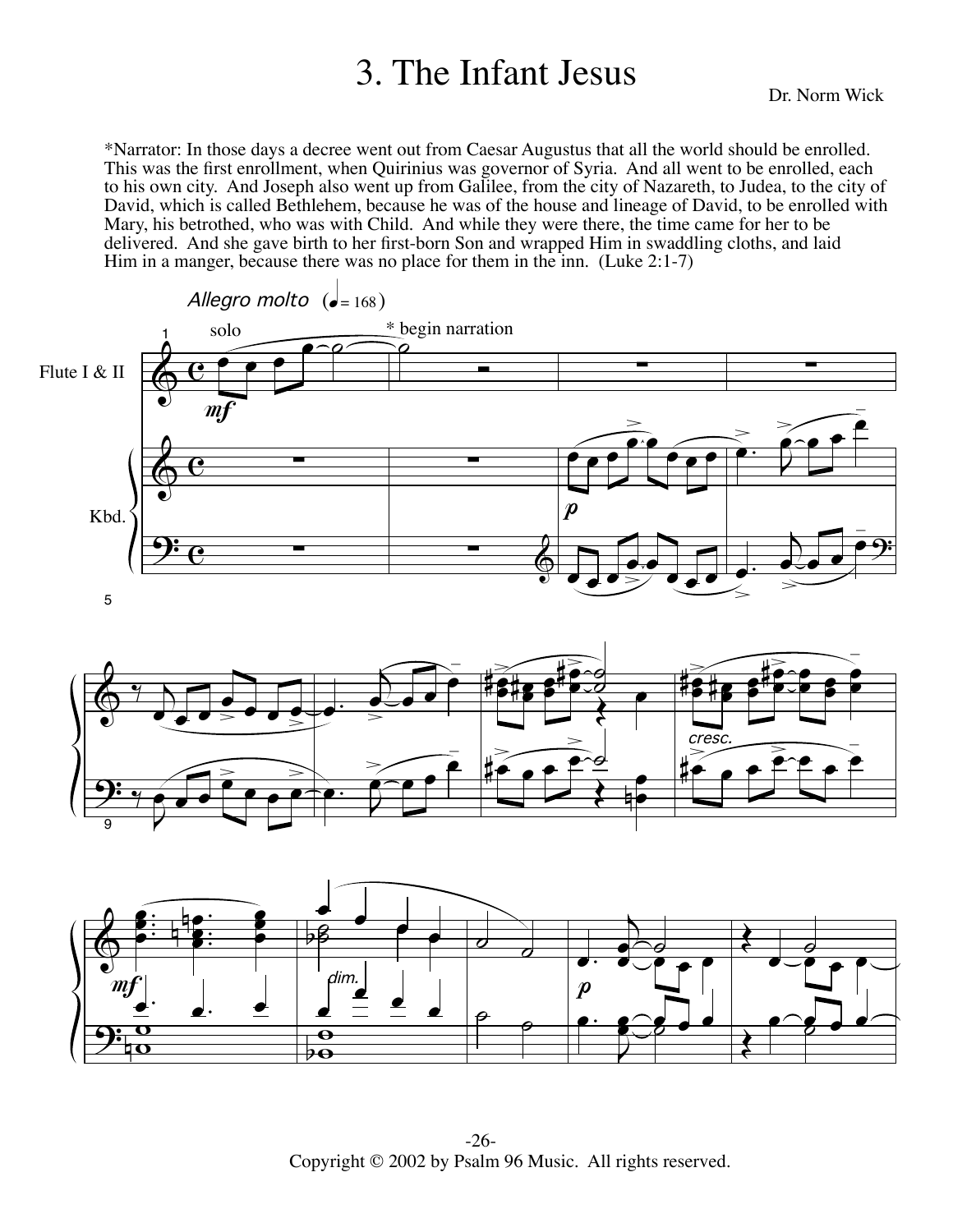





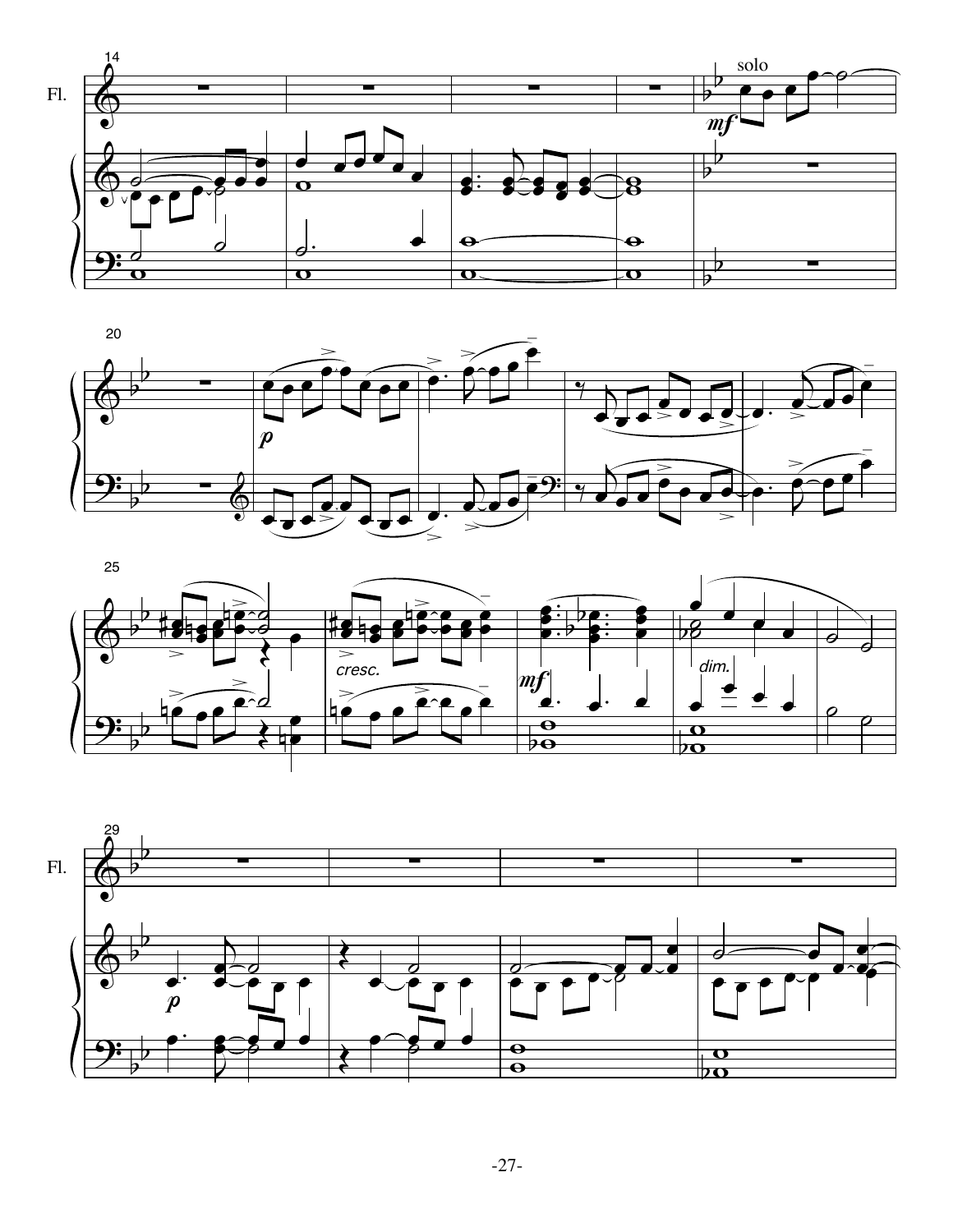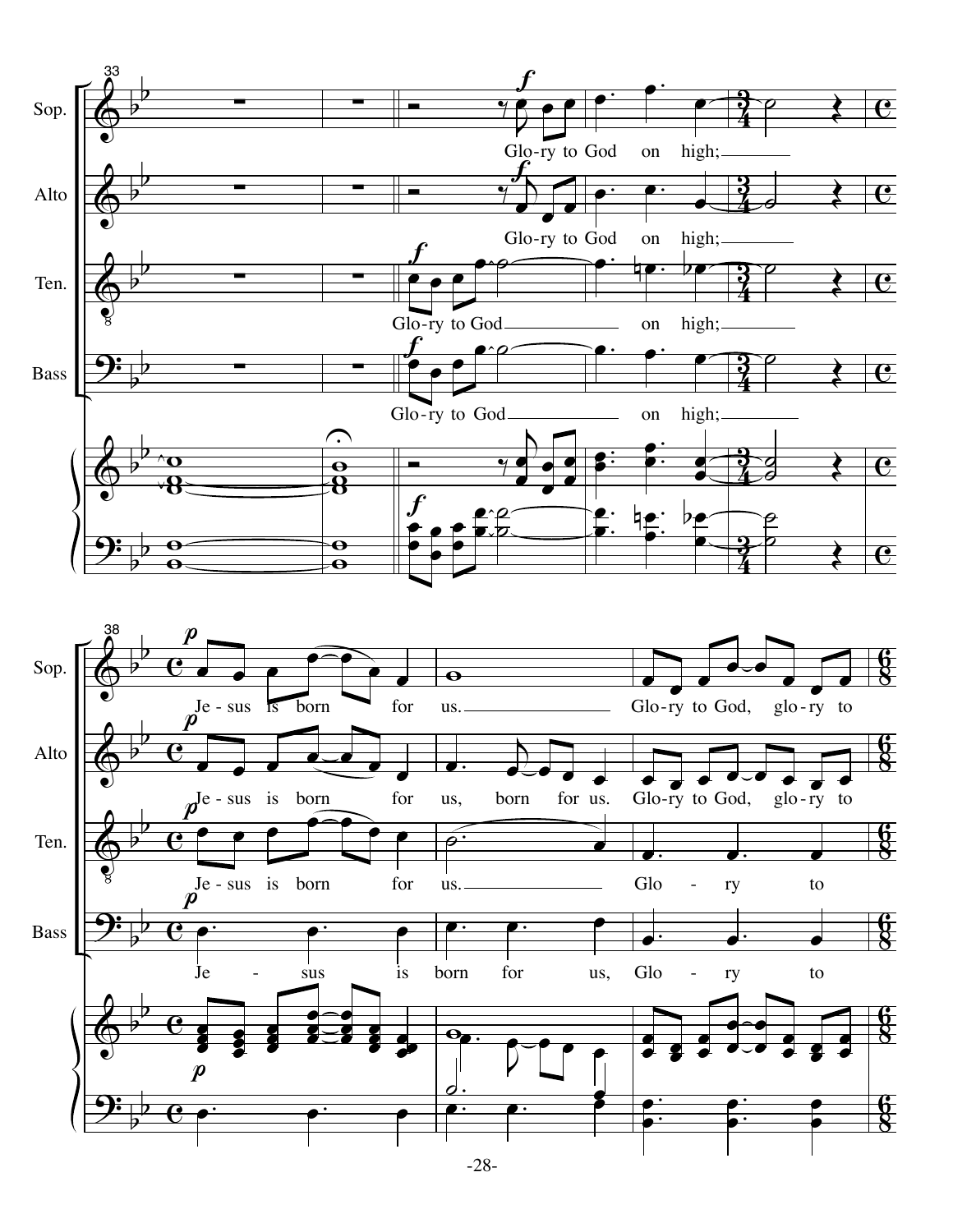![](_page_3_Figure_0.jpeg)

![](_page_3_Figure_1.jpeg)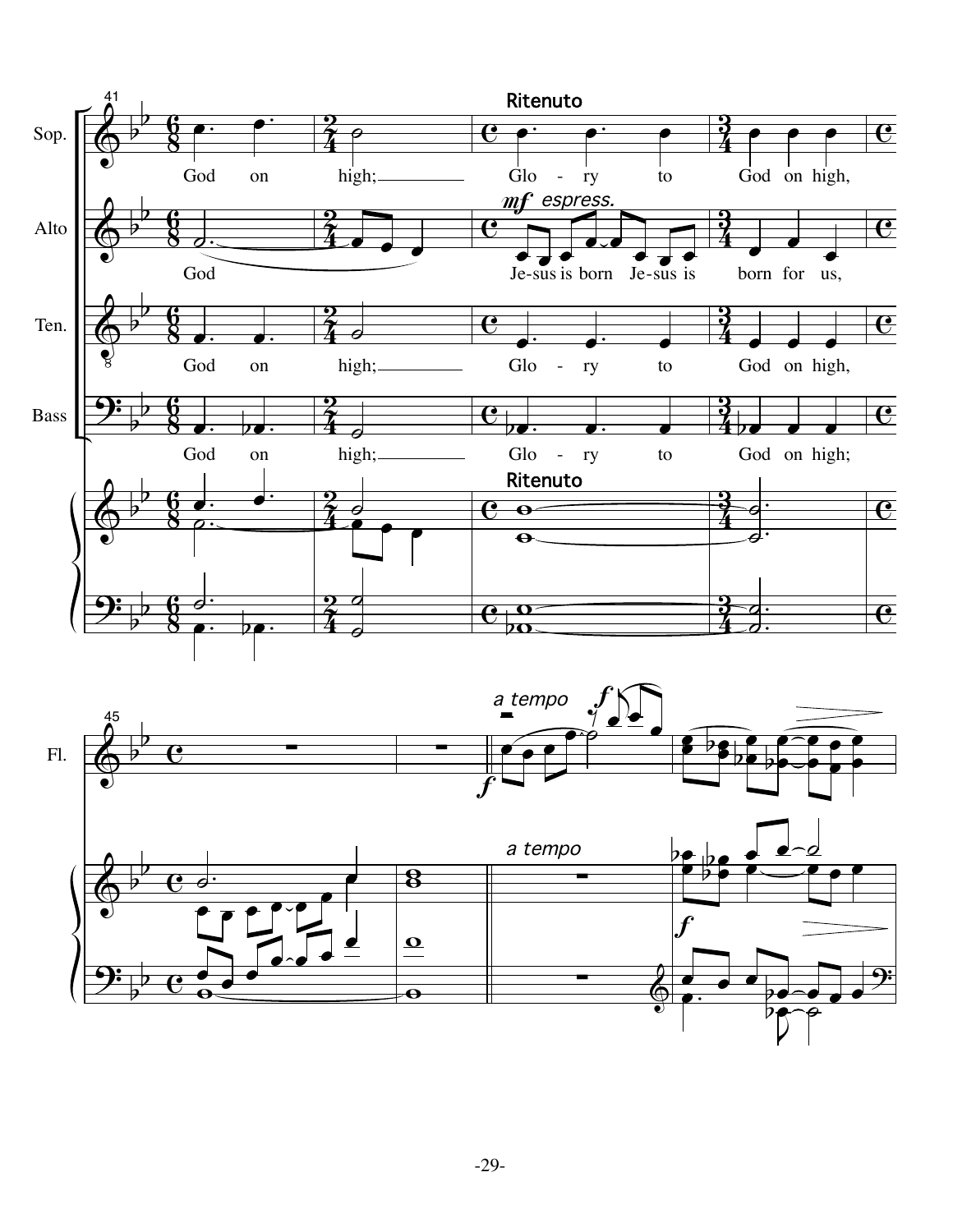![](_page_4_Figure_0.jpeg)

![](_page_4_Figure_1.jpeg)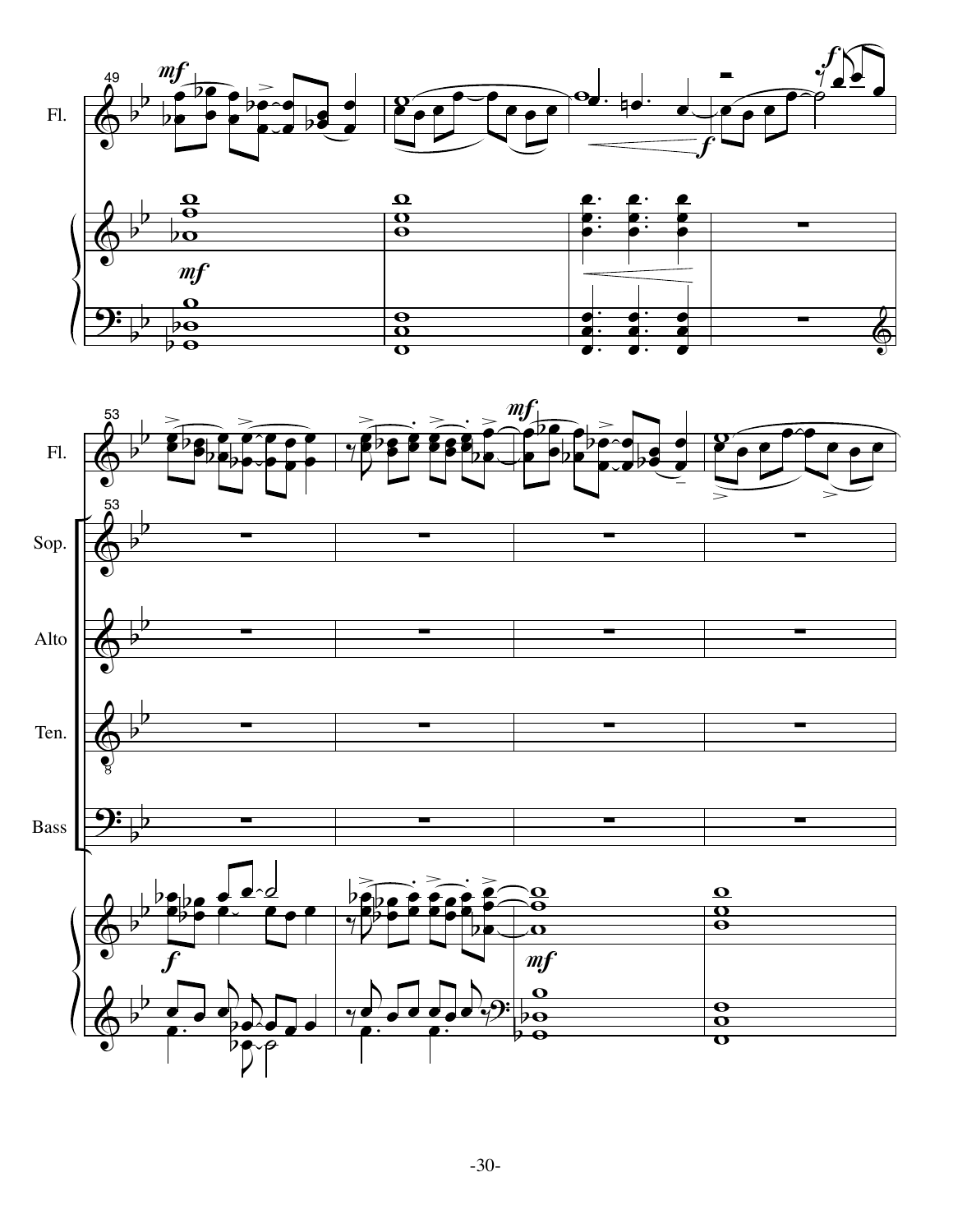![](_page_5_Figure_0.jpeg)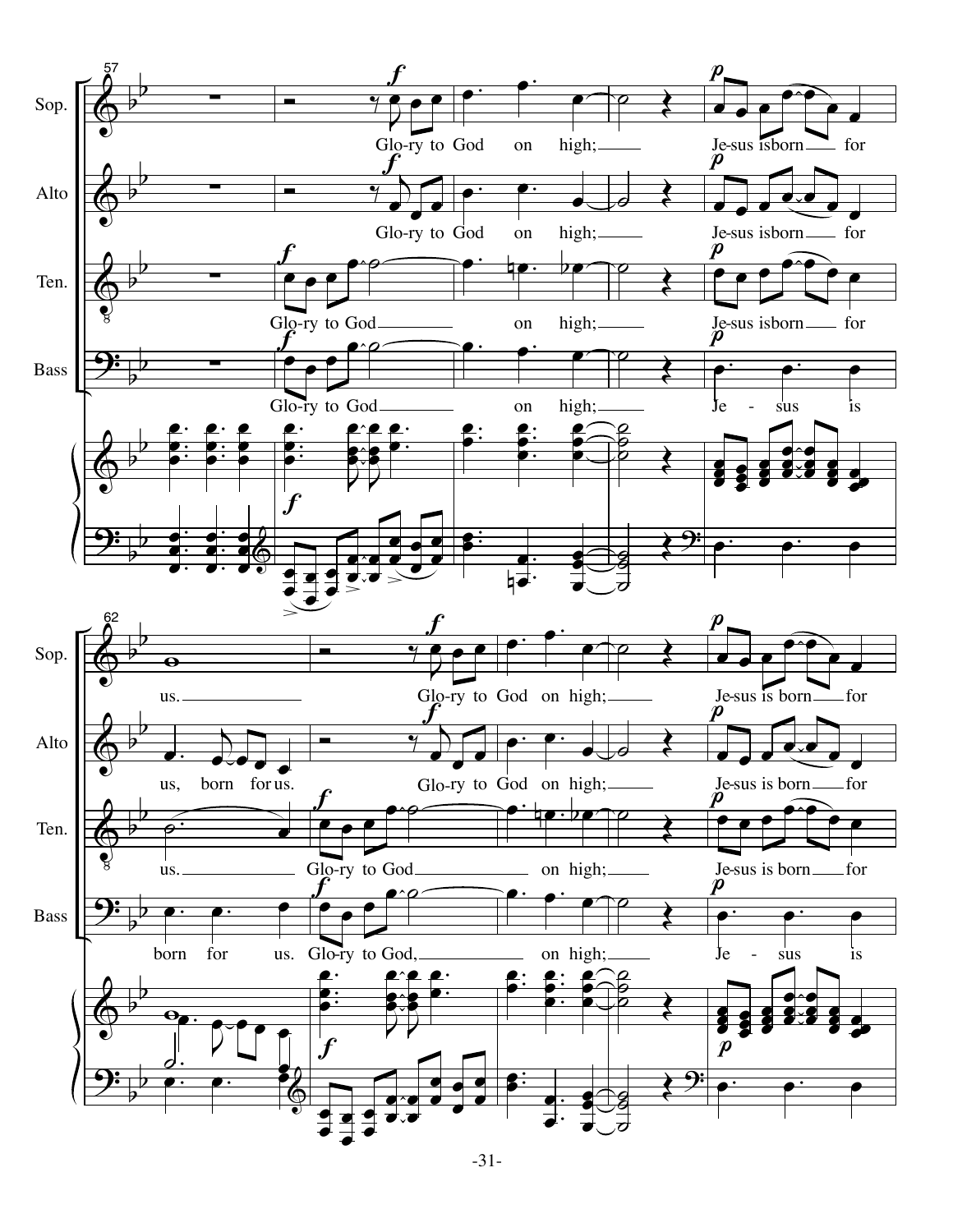![](_page_6_Figure_0.jpeg)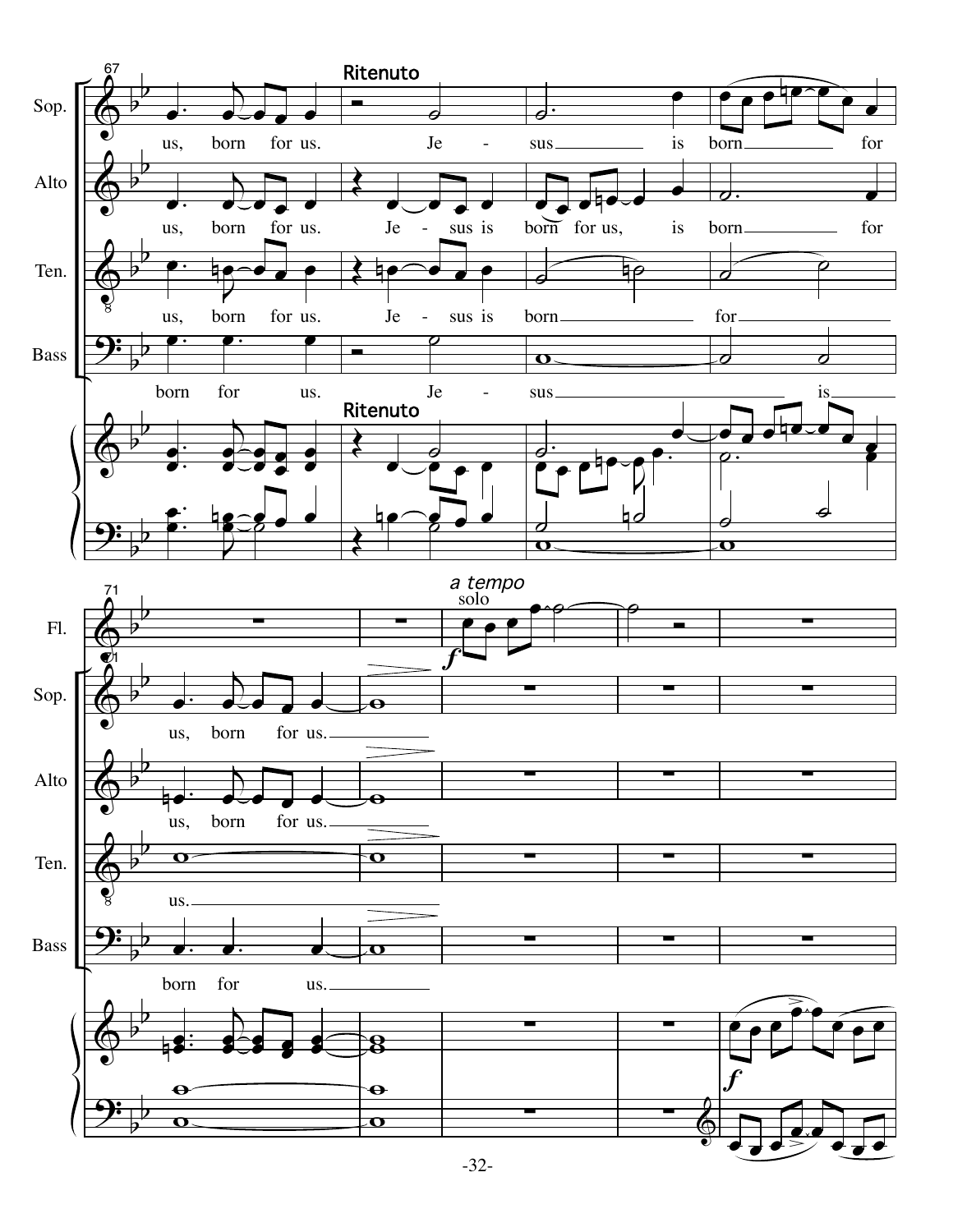![](_page_7_Figure_0.jpeg)

## Lullaby, My Little Jesus<br>Dr. Norm Wick

![](_page_7_Figure_3.jpeg)

![](_page_7_Figure_4.jpeg)

![](_page_7_Figure_5.jpeg)

-33- Copyright © 2002 by Psalm 96 Music. All rights reserved.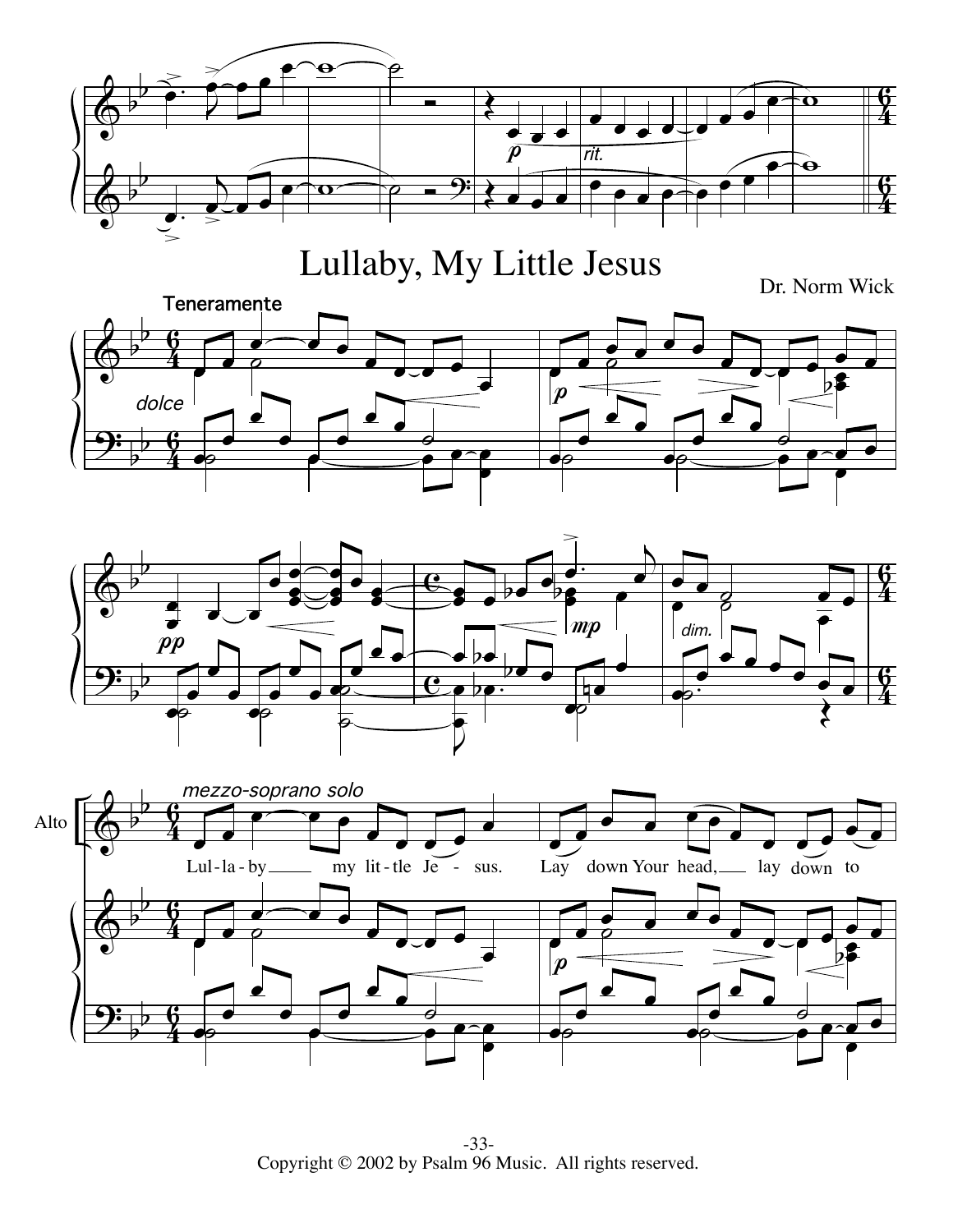![](_page_8_Figure_0.jpeg)

![](_page_8_Figure_1.jpeg)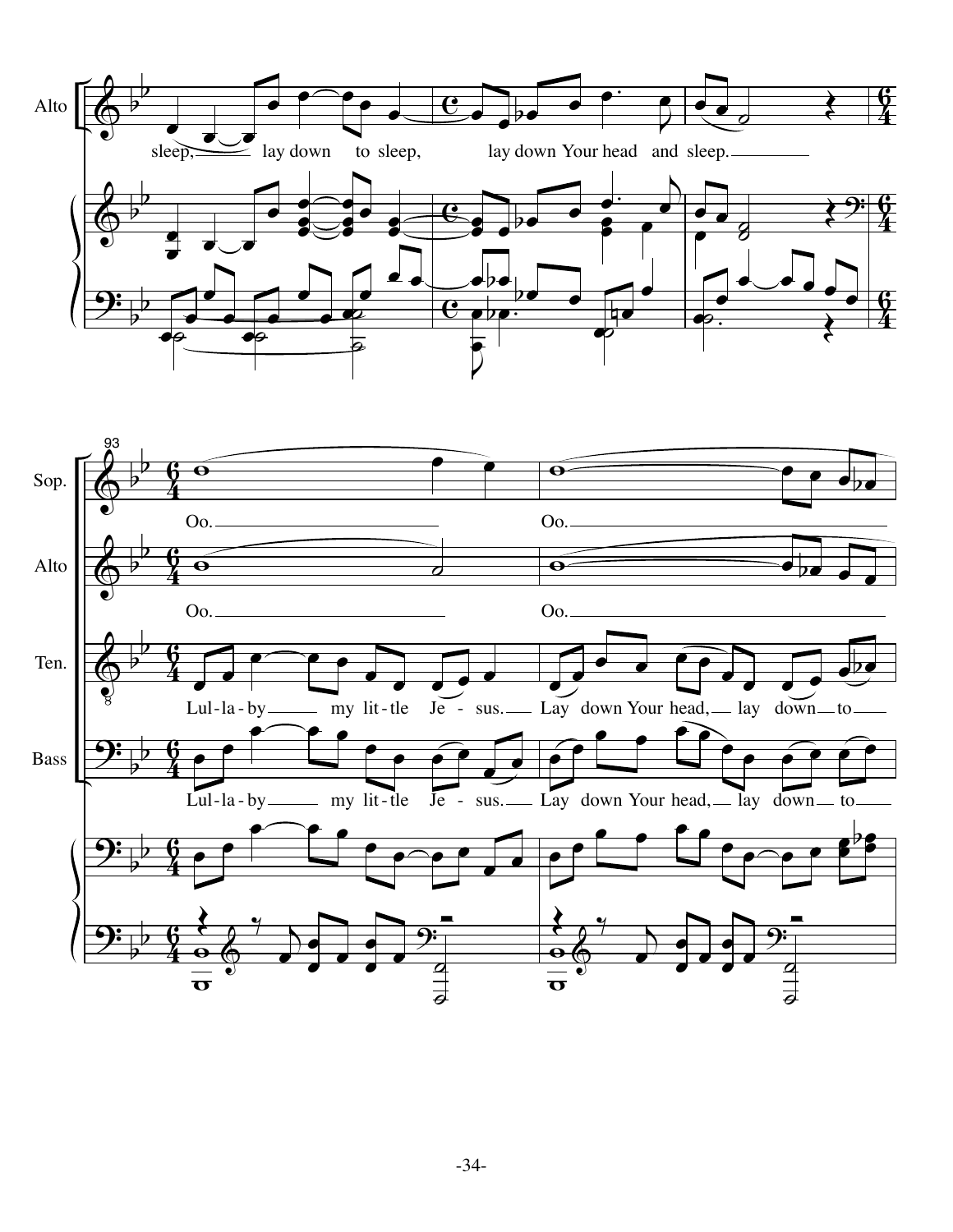![](_page_9_Figure_0.jpeg)

![](_page_9_Figure_1.jpeg)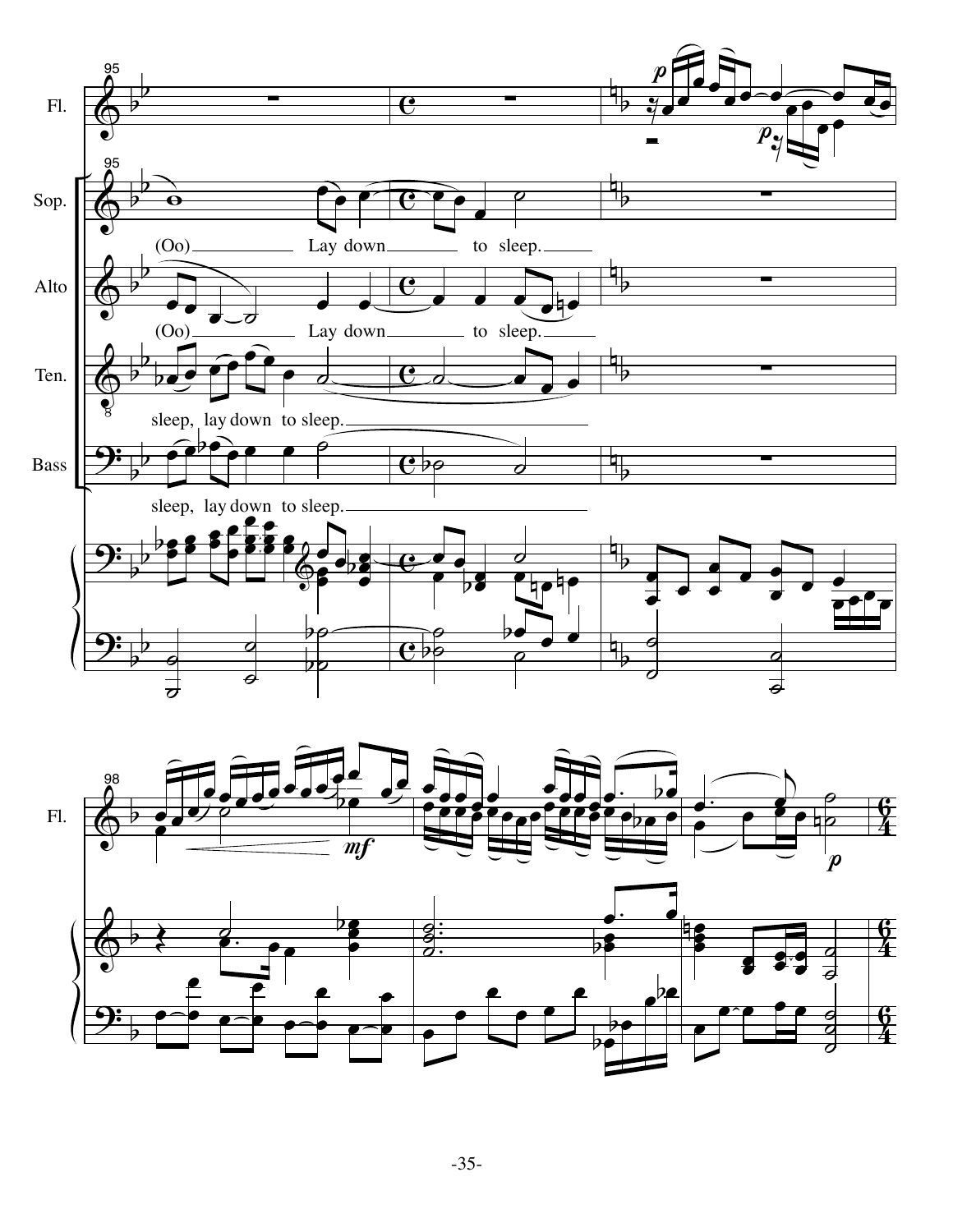![](_page_10_Figure_0.jpeg)